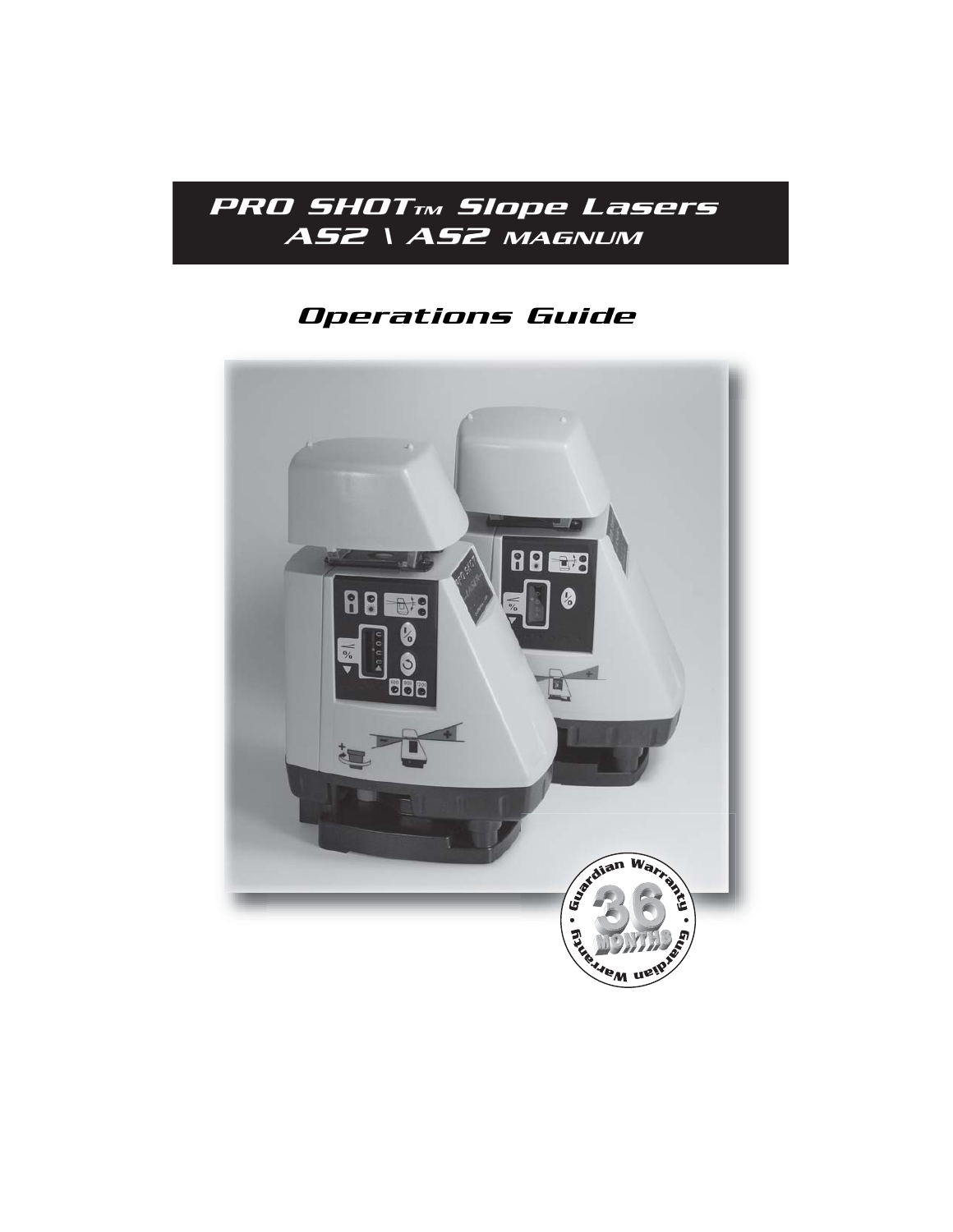## **Introduction**

Thank you for purchasing a Pro Shot<sub>TM</sub> AS2 or AS2 MAGNUM laser system. You now have superior laser accuracy and productivity available for all your projects.

Both Pro Shot<sub>™</sub> AS2 laser models are rugged, reliable, high quality products, backed by the industry leading Guardian 36 month warranty. Warranty details are printed in the back of this manual.

Please take the time to thoroughly read this manual. It contains vital information on how to safely get the most from your investment in high performance laser technology.

## **Contents**

Ī

| Guardian Warranty and Specifications  17 |  |
|------------------------------------------|--|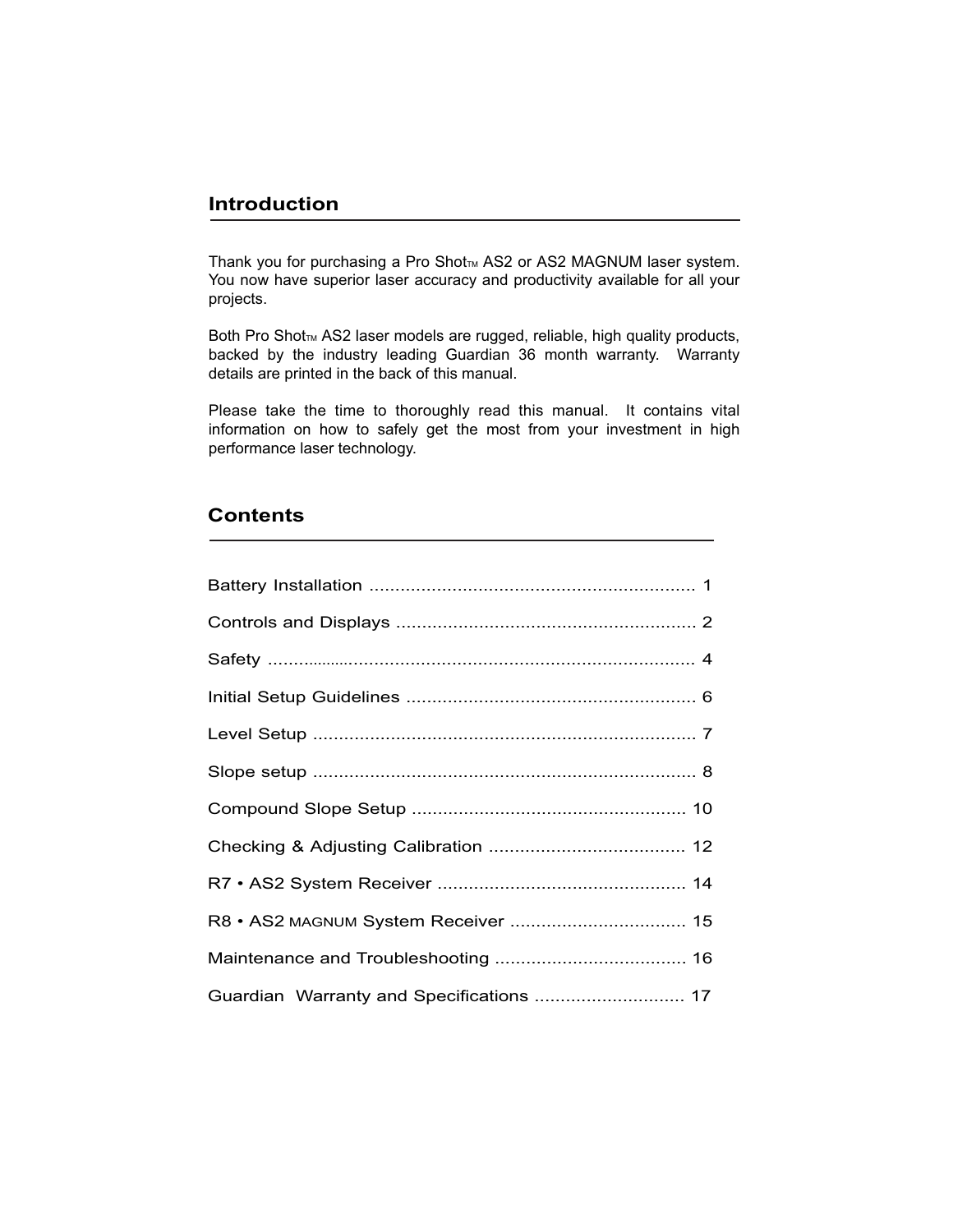## **Getting Started 1 and 1 and 1 and 1 and 1 and 1 and 1 and 1 and 1 and 1 and 1 and 1 and 1 and 1 and 1 and 1 and 1 and 1 and 1 and 1 and 1 and 1 and 1 and 1 and 1 and 1 and 1 and 1 and 1 and 1 and 1 and 1 and 1 and 1 and 1**

Case contents (will vary - may be ordered with different accessories)



Battery installation

Always follow recycling directives for electronic waste



of door to remove



2 Install batteries according to the instructions molded on the battery holder





metal plate below lighthouse and push at base of door to latch **3** Hook battery door under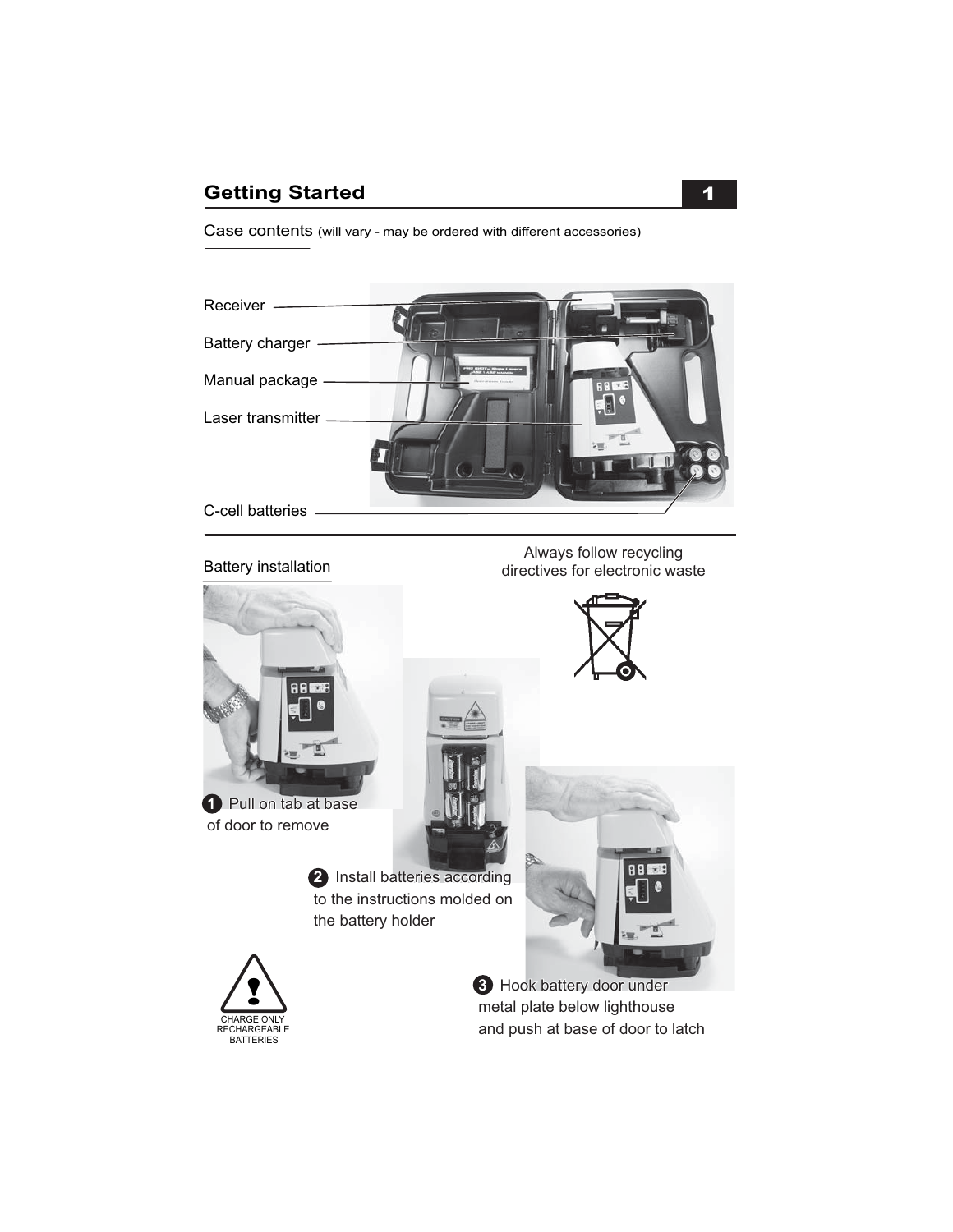

Note: Controls and displays are the same for both models except that the AS2 MAGNUM has a rotation speed selection button and speed indicator LEDs.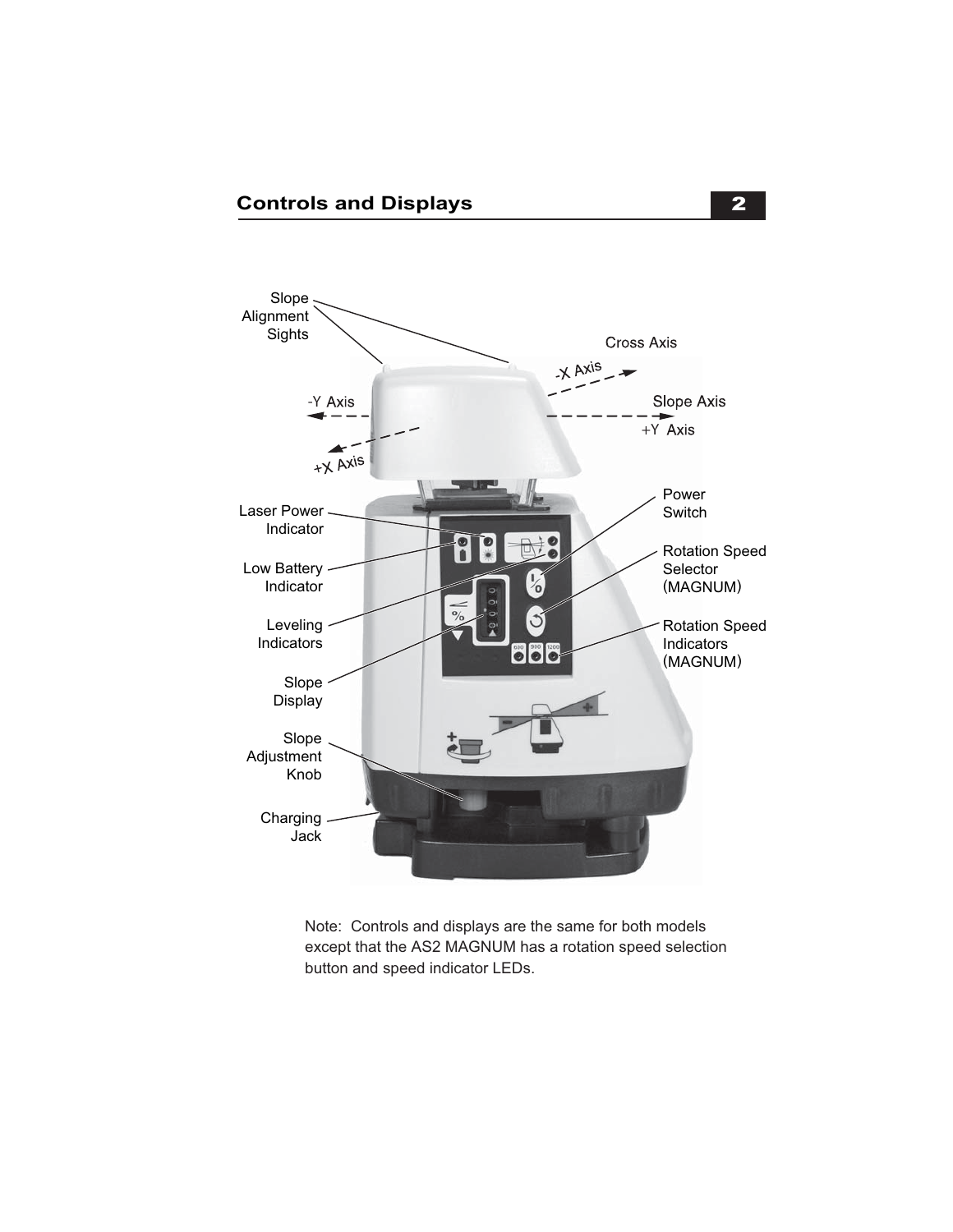## **Controls And Displays**

#### **• Slope alignment sights**

These sights are used to align the slope axis of the laser for excavating and grading when there is a slope required.

#### **• Laser Power indicator**

The green L.E.D. indicates the laser beam is on.

#### **• Low battery indicator**

The yellow L.E.D. indicates the batteries need to be replaced or charged.

#### **• Leveling indicators / H.I. alert**

A green L.E.D. in the upper leveling indicator control panel window turns on when the leveling system is active. A constant light indicates the laser is leveling. A flashing light indicates the laser is nearly level. When the laser is fully level, the rotating mirror begins to spin, the green power indicator L.E.D. comes on and the leveling L.E.D. turns off. If the laser cannot level, a red L.E.D. in the lower leveling indicator control panel window will flash. This indicates the tripod or surface the laser is on must be more level or closer to the slope that is dialed in.

When the laser finishes leveling and has been running for about five seconds, a feature called H.I. alert activates. When the laser enters this mode, the upper leveling indicator green L.E.D. will flash slowly five times. With H.I. alert active, if the laser is moved or bumped, or the grade knob is moved, the laser beam will shut-off, the rotor will stop spinning and the red and green leveling L.E.D.s will flash alternately. Any grade adjustments should be made before H.I. alert activates. To clear the H.I. alert, simply turn the laser off, then on again. You must recheck your setup before continuing your work to avoid errors. j

#### **• Slope display**

The counter displays the amount of slope set into the plane of laser light. The display has a resolution of .01% and can be set from 0 to 25%.

#### **• Slope adjustment knob** (see H.I. alert above)

The slope adjustment knob is used to set slope into the laser, or to set the laser to level (00.00 slope).

#### **• Power switch**

The power switch turns the laser on or off.

#### **• Rotation speed selector** (MAGNUM only)

The rotation speed switch changes the rotation speed between 600, 900 and 1200rpm. The speed will stay at the last setting when the laser is shut down.

#### **• Rotation speed indicators** (MAGNUM only)

One of these indiactors will be on whenever the laser is powered-up to indicate the selected rotation speed.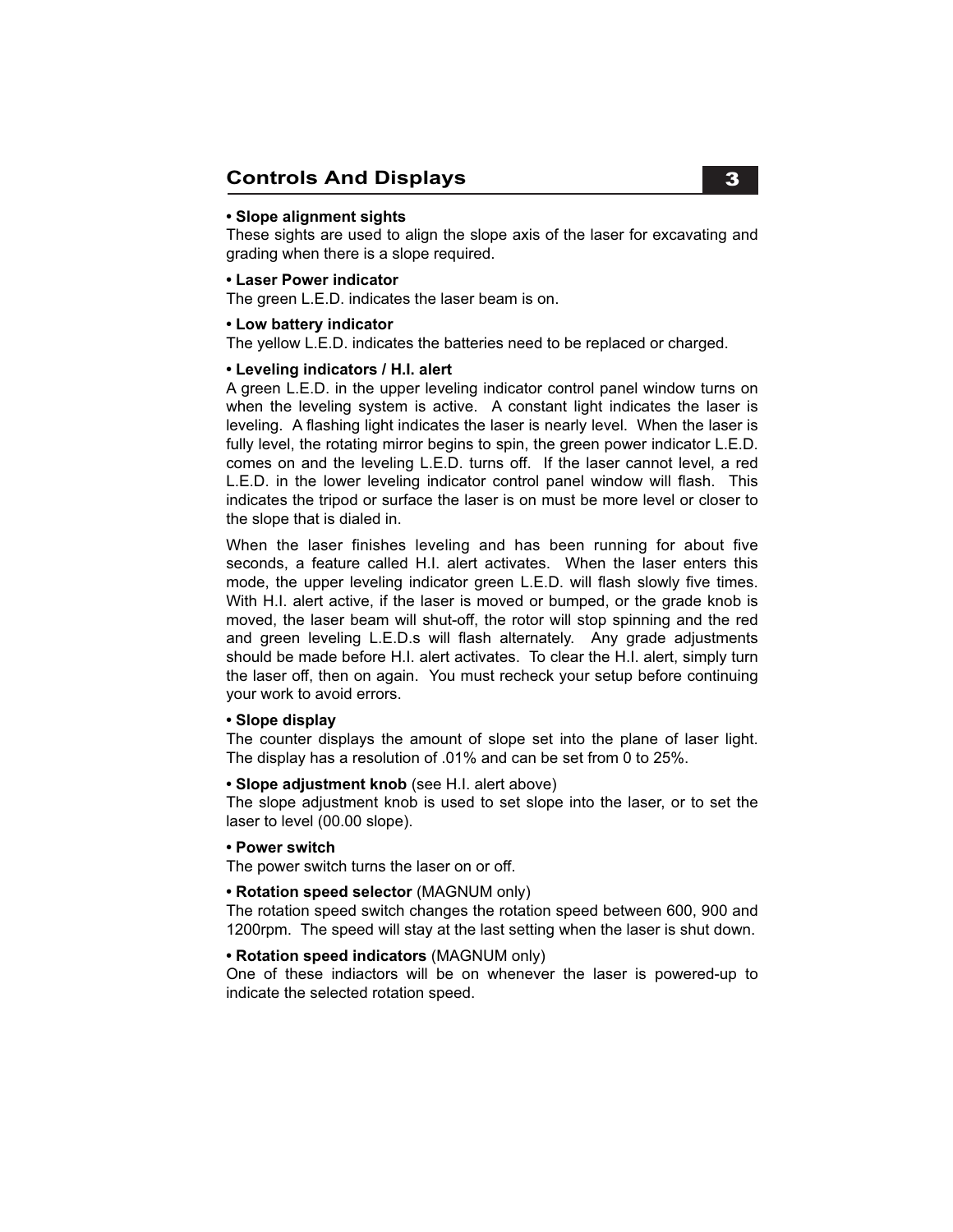#### **Precautions to follow when using any laser**.

- Don't stare into the laser beam or view it directly with optical instruments.
- Don't disassemble the laser or attempt to service it.

• Don't use the laser until you have read the instruction manual and you are familiar with how to operate the laser properly.

#### **U.S. OSHA requirements for operating visible lasers**.

- Only qualified, trained employees may install, adjust and operate the laser.
- Laser operators must carry proof of qualification.

• The area of a job site where a laser is being used must be posted with a laser warning placard.

• The laser should be set up above or below eye level and never intentionally aimed at anyone.

• Turn the laser off when it is not being used, such as during lunch hour, at the end of the day, or during other long breaks in the work.



Note: The L1-AS is a CDRH class II laser and an IEC 60825 class 2 laser. The L1-ASM MAGNUM is a CDRH class IIIa laser and an IEC 60825 class 3R laser. Both models conform to applicable EC directives regarding RFI and EMI and to FDA performance standards 21 CFR subchapter J.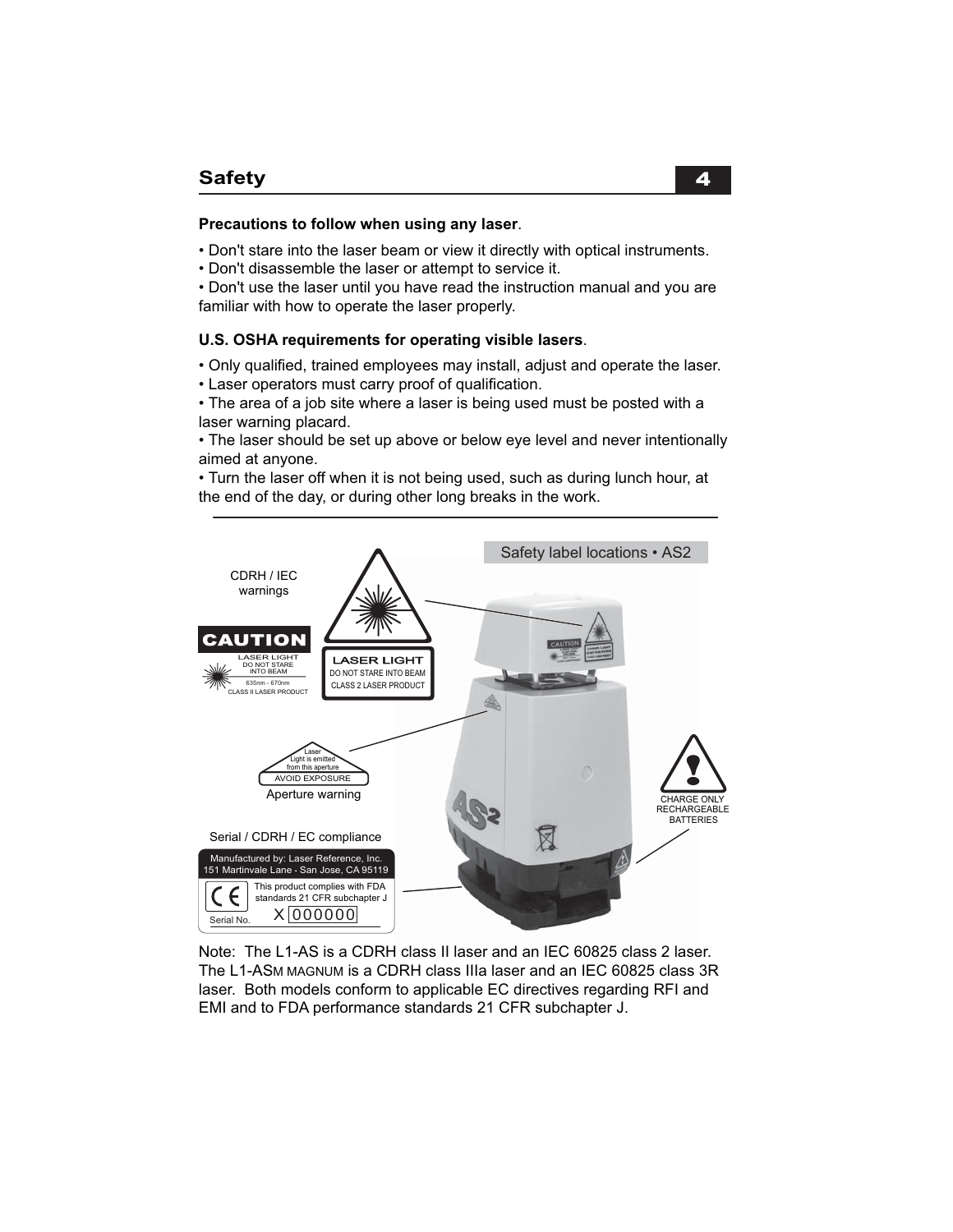## **Safety** 5





A warning placard is included with each laser and can be attached to the outside of the carrying case. The case can then be placed in a visible location near where the laser is being used in order to meet jobsite posting requirements.

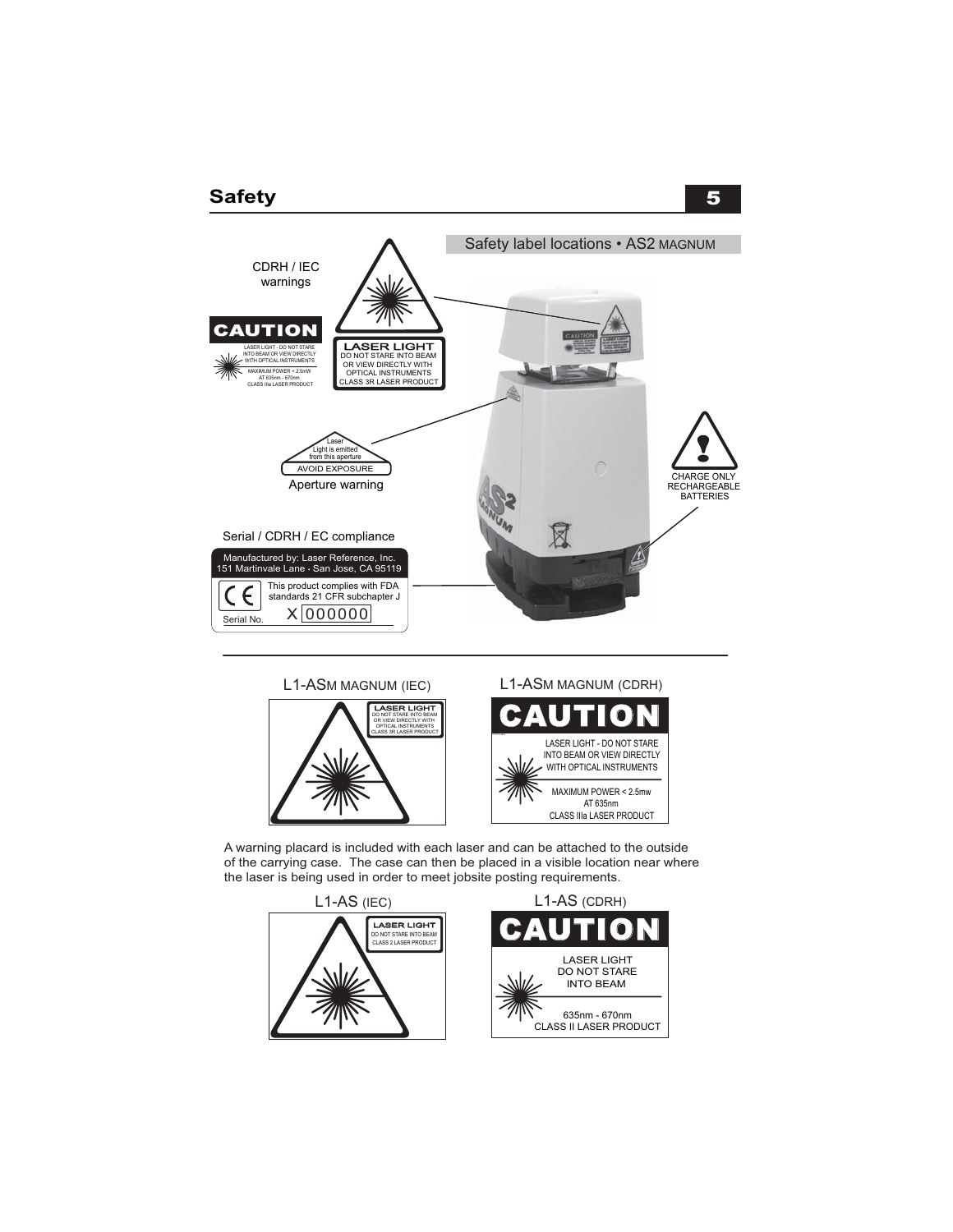#### **Calibration should be checked from time to time.**

Although both AS2 models are calibrated at the factory and are exceptionally rugged lasers, it is well worth the effort to check calibration before you first use your laser (after shipping) and then from time to time to ensure that you are doing the highest quality work possible. Always check calibration if the laser has been handled roughly.

#### **Check your setup.**

Although not required, it is good jobsite practice when using any laser or optical instrument to check your setup from time to time. Use engineered benchmarks on the jobsite to assure that your setup is correct and matches the design of the job. Particularily on very large sites, or where accuracy is critical, taking a few minutes to verify the elevation marks you have been given to work from makes sense. Realize that even engineered benchmarks may not be perfect and enough verification must be done to be confident you are properly set up. If there are not suitable benchmarks on the site, you can set your own by driving stakes and recording their elevations, or by marking the laser beam height on stable objects such as telephone poles, concrete walls, etc. The benchmarks should be  $90^\circ$  apart for greatest accuracy. Having benchmarks to check is of great value for jobs where setups need to match day after day. If you will only be using the setup for a brief time, this may not be needed.

#### **Work as close to the laser as possible.**

You can work up to 1000 feet (305M) from the AS2 with the R7 receiver and 1650 feet (500M) from the AS2 MAGNUM using the R8 receiver or most brands/models of machine control receivers. As with all instruments, the farther you go, the more any error can add up. Set the laser in a safe place, as close as possible to your work

#### **Maintain your equipment.**

Keeping tripod and mounting hardware tight, and being sure grade rods are in good condition, can prevent errors and performance problems.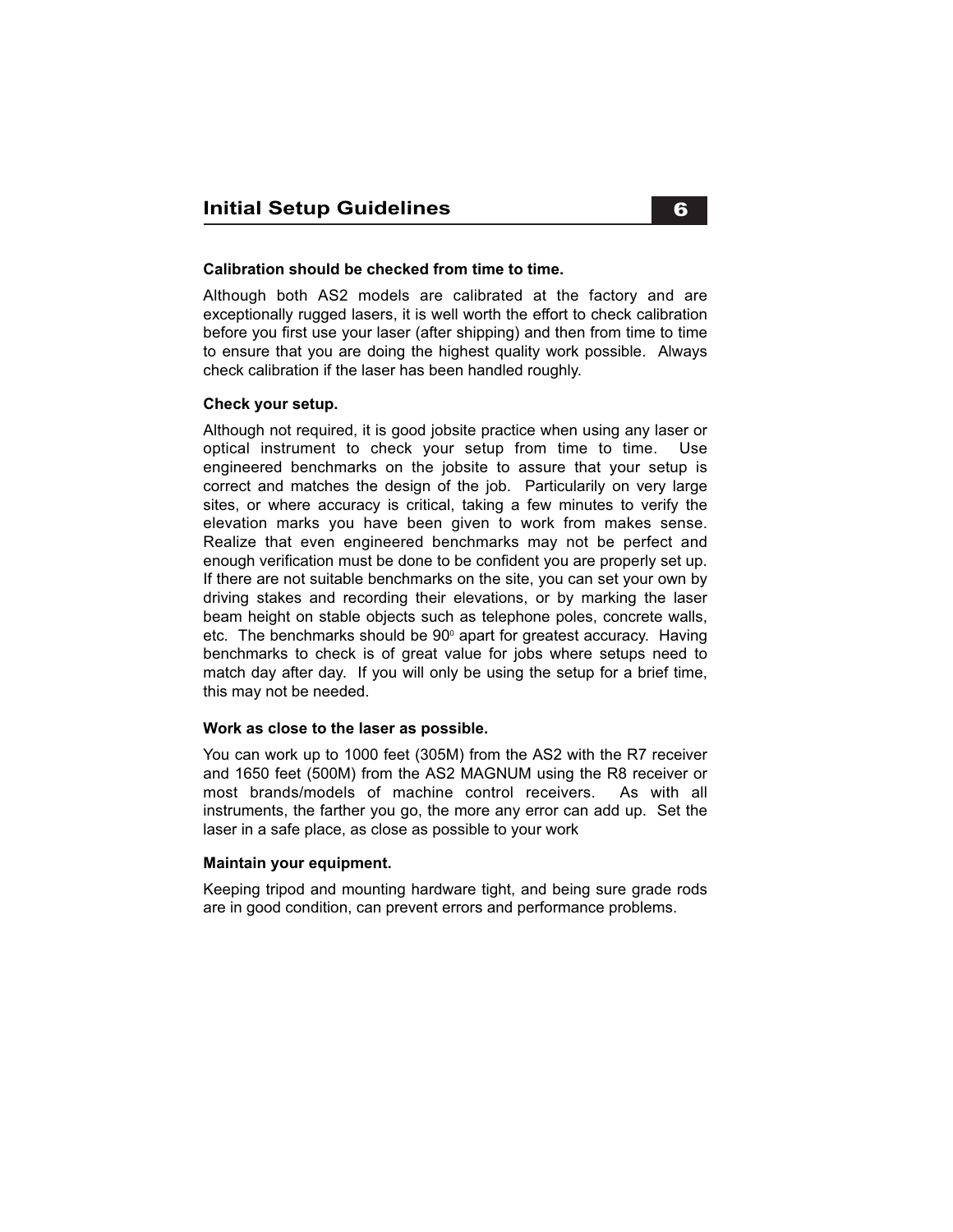## **Level Setup**



In the event that a very long distance is required, the AS2 can be set-up in the middle of the site, covering a total diameter of 2000 feet (610 meters) using the R7 receiver. The AS2 MAGNUM can cover a 3300 foot (1000M) diameter using the R8 receiver, or most brands/models of machine control receivers.

Periodically check your setup against existing benchmarks or set and check benchmarks of your own.

#### 7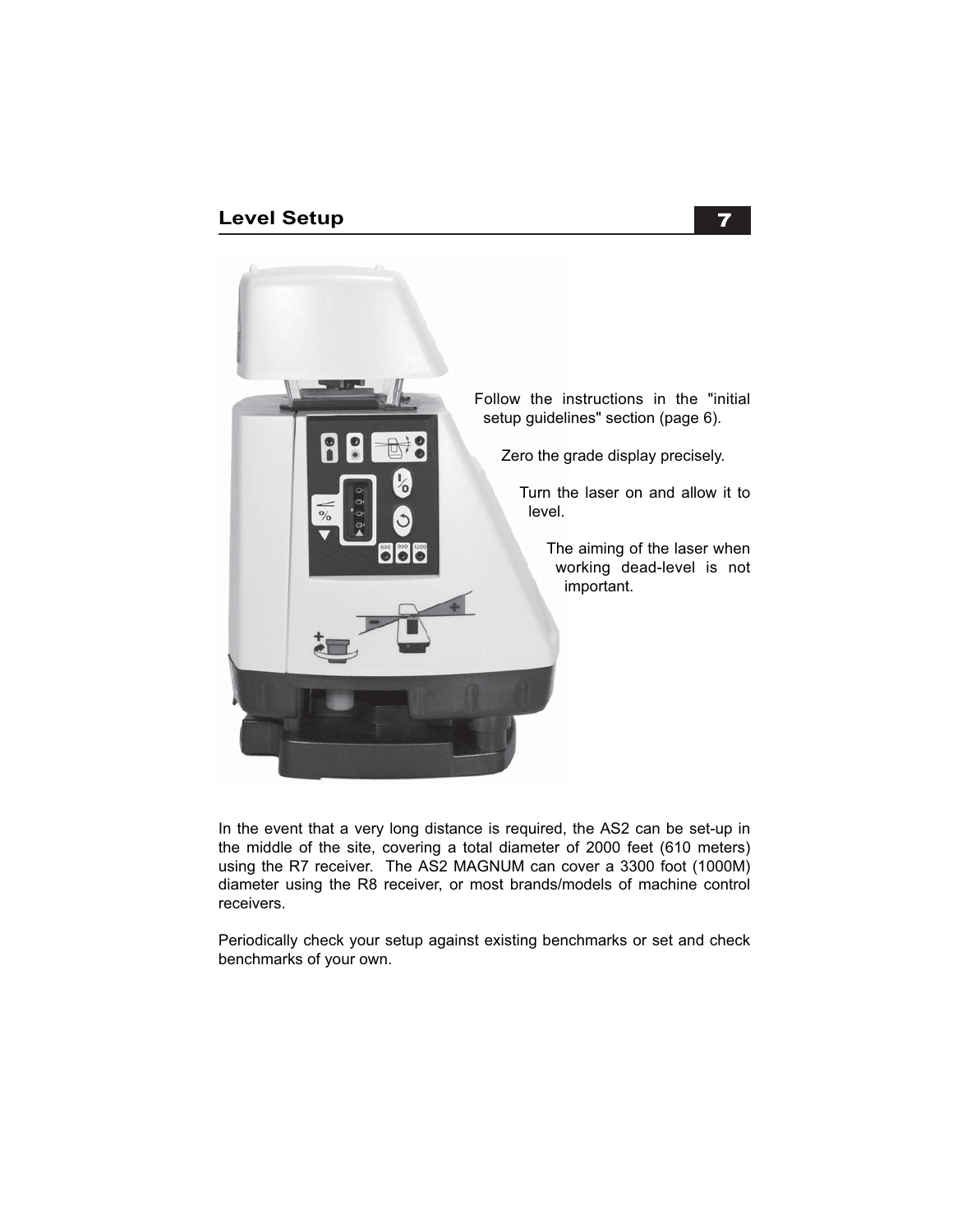Follow the suggestions in the "initial setup guidelines" section (page 6).

Carefully aim the laser using the sights on the top cap. These sights indicate the direction of slope. The front sloped face of the laser should be aimed uphill (as shown on the graphic just above the slope knob).

Using the red slope adjustment knob, adjust the slope display to your required slope. Note that if the laser has finished leveling and H.I. Alert has become active (see initial controls and displays pg. 2/3) you will need to turn the laser off, then on again to clear H.I. Alert.



Note: When using either AS2 model at slope settings over 14%, you will need to tilt the tripod to allow the laser to reach the desired slope. By aligning the laser so that one tripod leg is to the rear (down slope side), you can shorten that leg to tilt the tripod head and the setup will remain stable.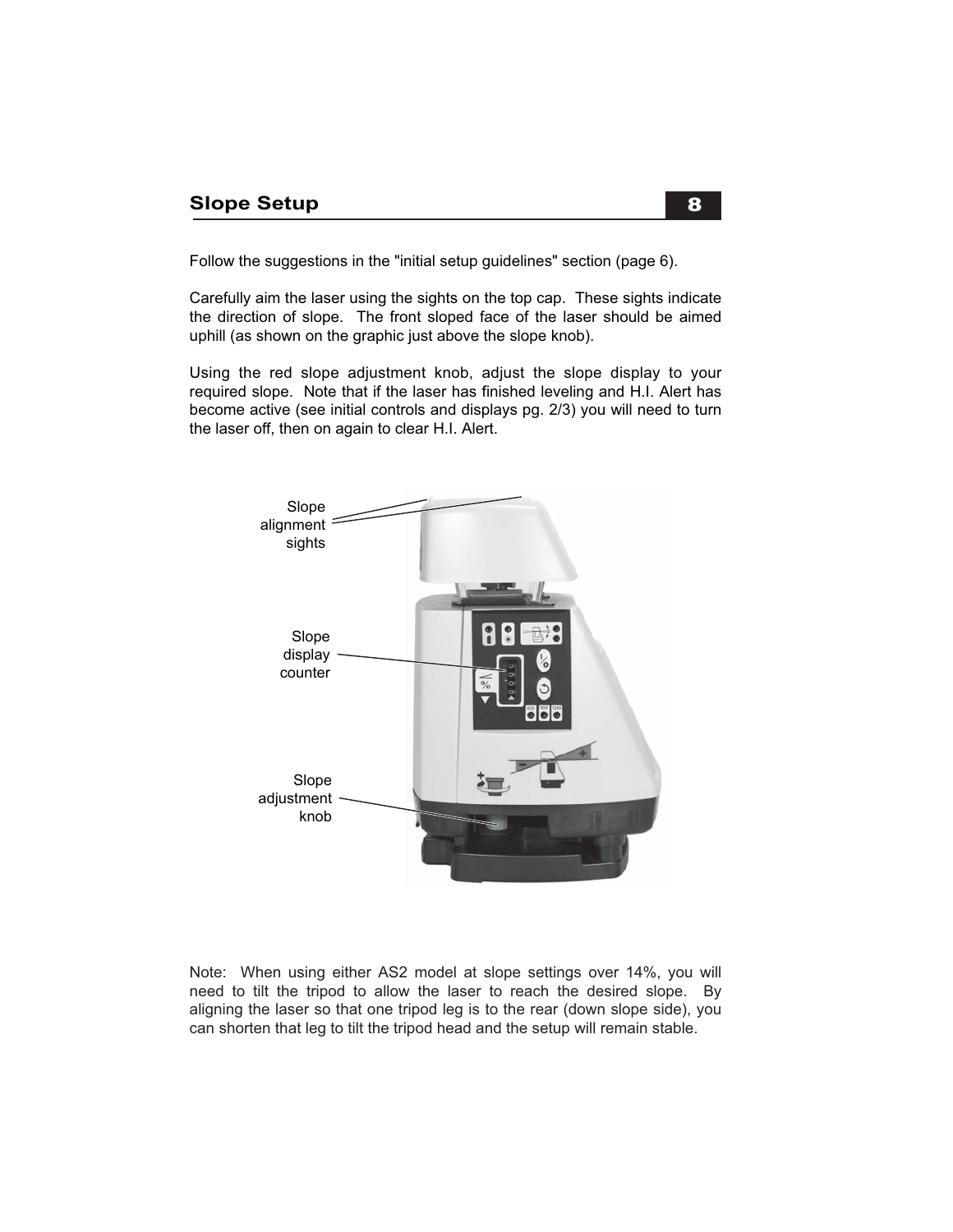### **Slope Setup**

The display reads in percent of grade (the number displayed is the units of rise or fall per 100 units of run). A 2-1/2% slope (projecting upward from the front of the laser) shows as 2.50 on the display. If a down slope is needed, the display is set to the required slope and the rear of the laser is aimed in the direction of slope. The graphic label just above the slope knob shows the direction that upward or downward slopes are projected and the proper direction to turn the knob to increase or decrease the slope.

In order to be able to set an accurate zero percent slope (dead level), the counter can be turned below zero. When the counter on either model is turned to below zero, the upper counter digit will display a 9. This makes it obvious that the slope is set incorrectly and should be changed to zero (level), or to a positive slope setting. (see photo below)



Regularly check your setup against benchmarks. If none are present, set at least two benchmarks of your own to monitor the accuracy of your setup.

The laser can be set at an offset to a ditch or excavation. Just be sure to point the sights on the top cap parallel to the direction of the slope.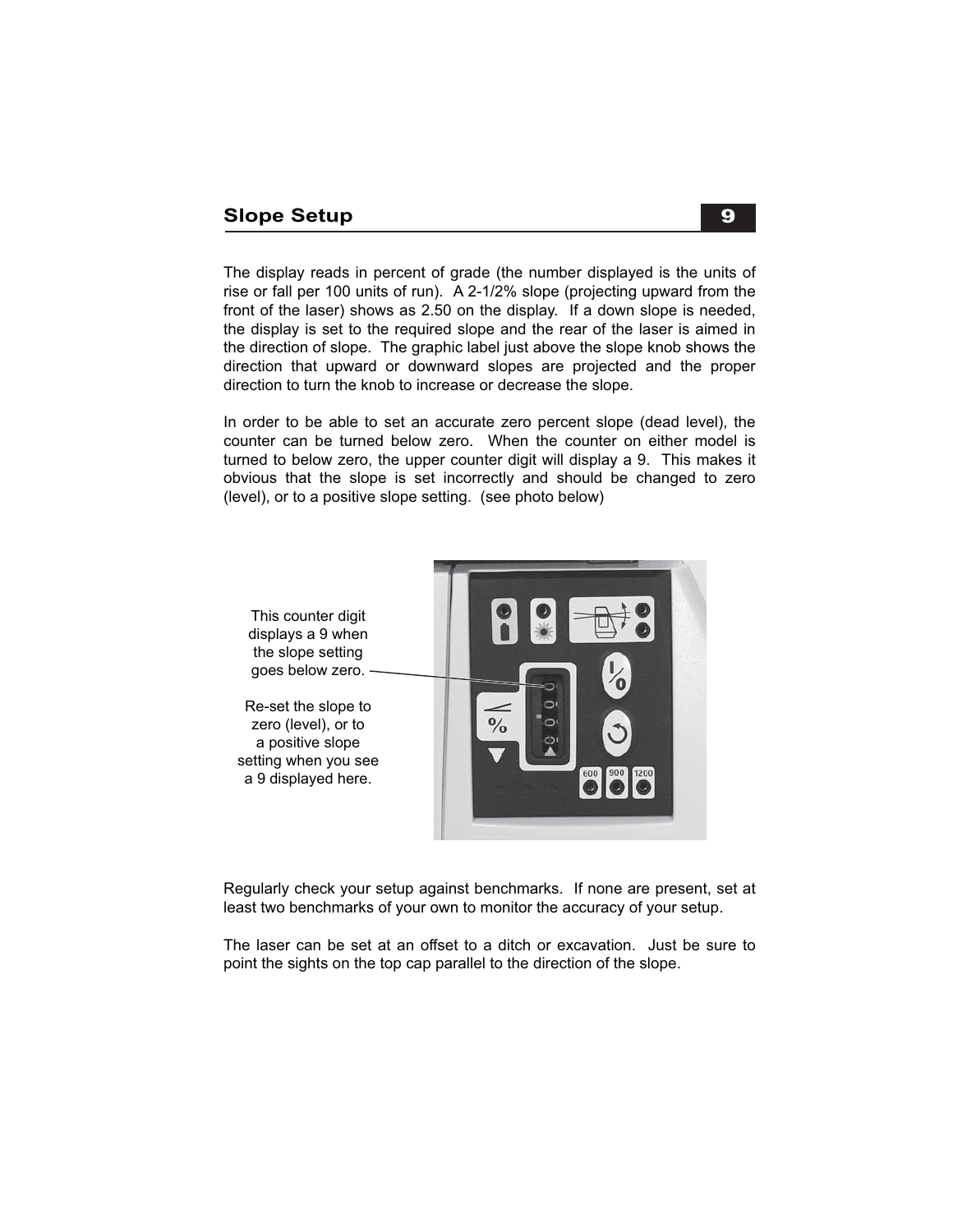## **Compound Slope Setup** 10



S2 Compound slope adapter kit

Next, follow the steps below

and on page 11:

Sites designed with compound slope actually have just a single resultant slope. When a site design has slope in two directions, 90 degrees apart, the optional model S2 Compound Slope Adapter Kit can be used to calculate and set the AS2 to the proper angle and resultant slope.

#### *NOTE: The S2 kit is standard with the AS2 MAGNUM system*.

In order to begin a compound slope setup, the S1 Compound Slope Adapter Kit must be installed on the laser, following the instructions included with the kit.

1. Determine the two slopes for the site and the direction of each slope. Set the compound slope adapter angle to zero (0) degrees and aim the laser parallel to the main slope on the site (the main slope is the steeper of the two slopes). Be certain that the up-slope direction of the laser is aimed uphill on the main slope. If there is any question which is the up-slope direction for the laser, you can refer to the label on the side of the laser just above the slope knob.

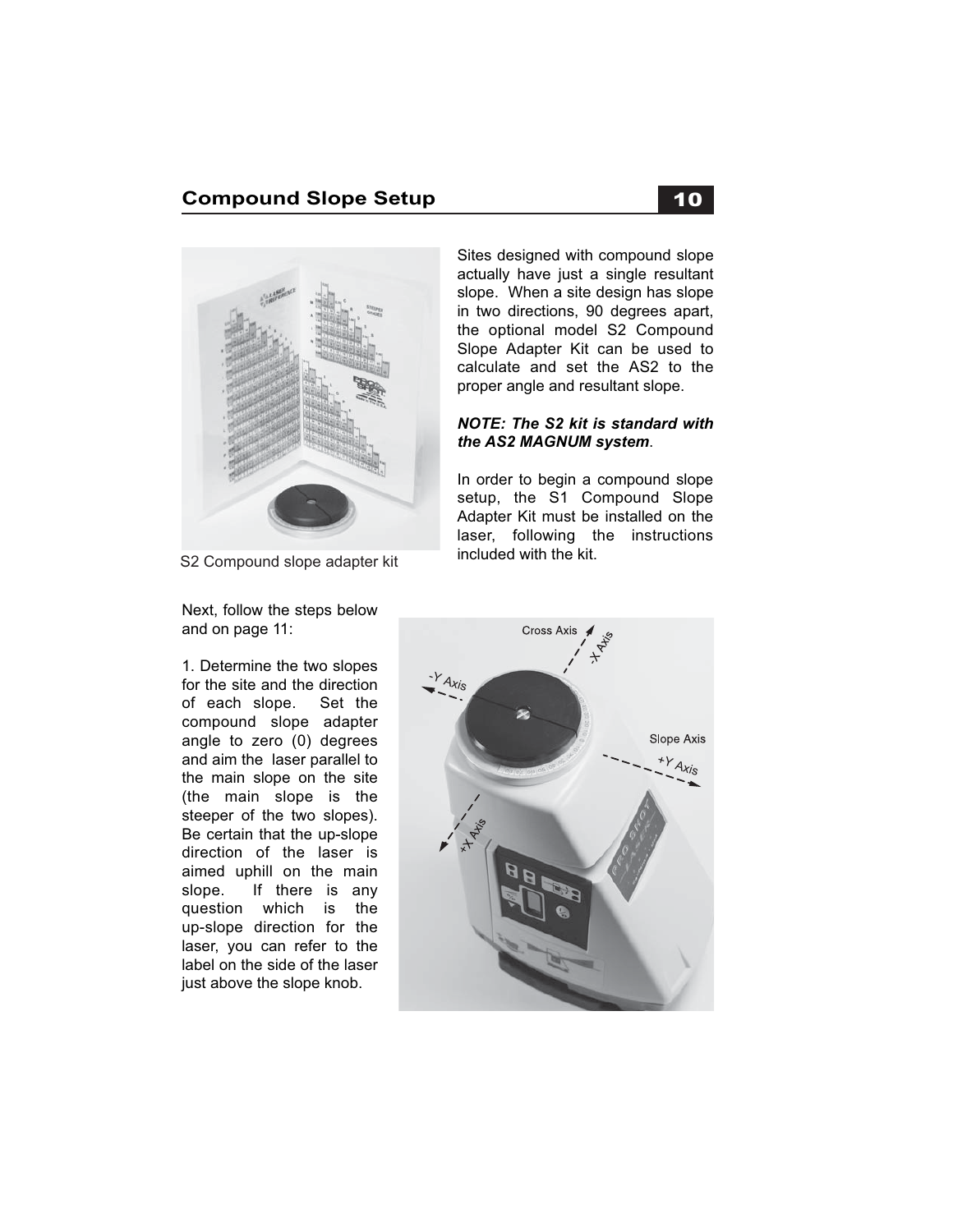2. Using the compound slope chart supplied with the S2 kit, find the two slopes for the site on the chart and follow their row and column until they intersect. Remember that the main slope is the steeper of the two slopes. The upper number in the box where the two slopes intersect is the angle to set into the S2 adapter. The lower number is the resultant slope to dial into the laser's slope counter. Note: The slope number is displayed with greater precision than the slope counter increments.

3. Rotate the S2 adapter until it matches the angle determined with the slope chart. Note: if, when standing behind the laser, the highest corner on the site is to the right of the grade sight, you must rotate the adapter counter clock-wise until you reach the proper reading. If the high corner is to the left, you must rotate the adapter clock wise.

4. Turn the entire laser toward the uphill direction of the cross slope (toward the highest corner on the site) until the slope alignment sight is once again aligned parallel to the main slope. The laser is now at the proper angle.

5. To finish the setup, dial in the resultant slope determined from the chart and go to work. Note: you can re-check the setup at any time by doing the following: A. Verify the slope counter setting. B. Verify that the proper angle is set into the compound slope adapter. C. Verify that the slope sighting slot is parallel with the main slope direction. D. Verify that the uphill direction of the laser is aimed toward the high corner of the site.

Always set at least two grade checking stakes that are 90 degrees apart so that you can verify the laser setup from day to day on the site.

#### Compound slope example

1. Zero the compound slope adapter ring and aim the laser parallel to the main slope, with the up-slope direction of the laser aimed up-hill on the site.

2. Look-up the intersection of the main slope (.25) and the cross slope (.15) using the slope chart. The box at the intersection. looks like this: <sub>「उ1</sub> 0.292

3. Turn the adapter sighting slot 31° counter clock-wise.

4. Turn the entire laser to re-align the sighting slot parallel with the main slope. (the laser is now aimed 31° toward the high corner).

5. Dial the resultant slope of .29% into the slope counter. Setup is complete.

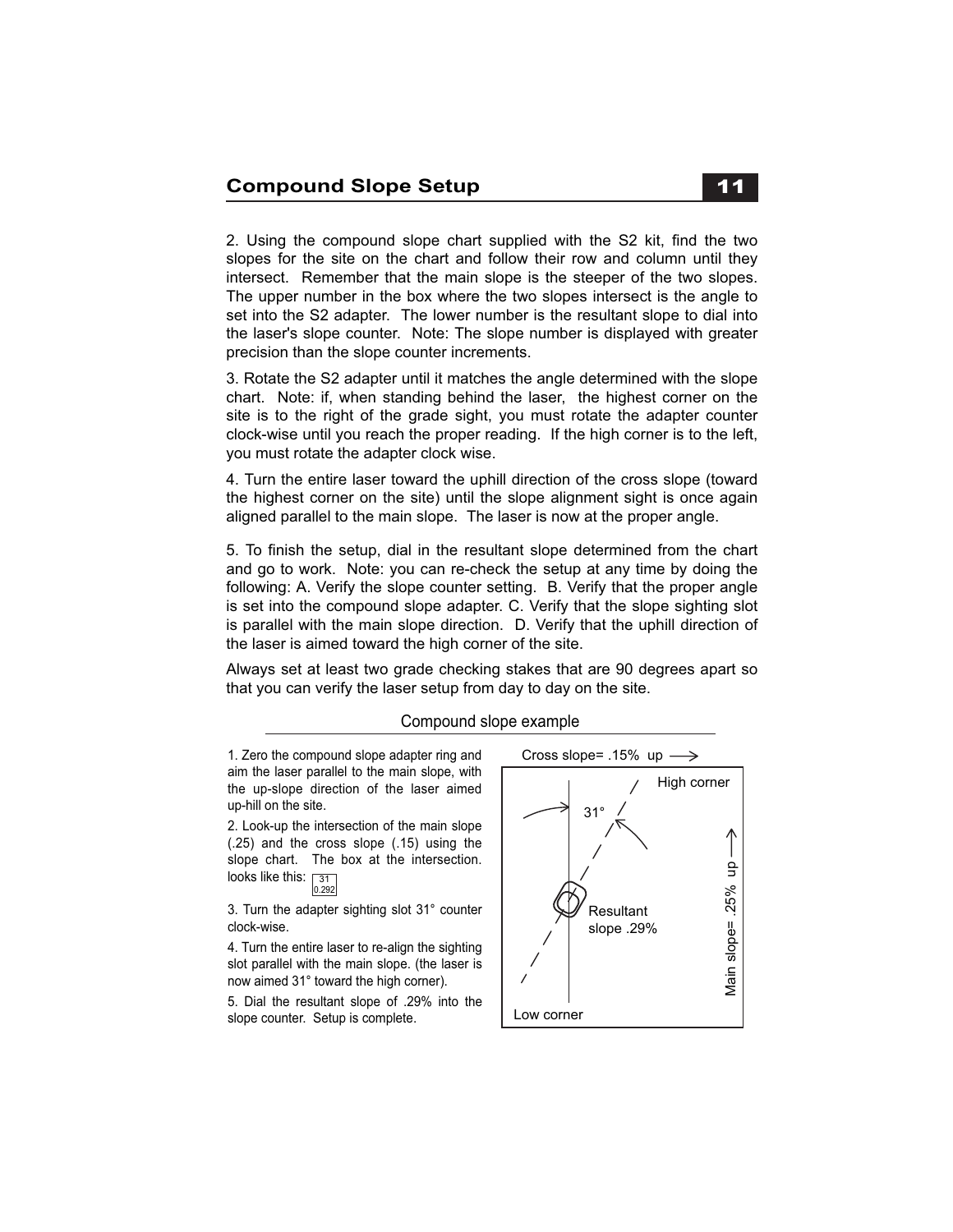### **Calibration is your responsibility, check it often.**

Although both AS2 models are calibrated at the factory and are exceptionally rugged lasers, it is well worth the effort to check calibration before you first use your laser (after shipping) and then from time to time to ensure that you are doing the highest quality work possible. Always check calibration if the laser has been handled roughly.

Follow the steps below to check the calibration of the laser and make necessary adjustments.

1. Attach the laser to a flat head tripod approximately 100 feet from a wall or other stable vertical surface (a telephone pole or concrete building will work well). We will call the vertical surface the target. The tripod head must be level enough to allow you to turn the laser 360 degrees with minimal re-leveling needed. Use the tripod leg adjustments to get the tripod head level.

2. Rotate the entire laser so that either direction of the cross (X) axis (see picture) is aimed at the target.

3. Carefully set the slope display counter to 00.00 (The red stripe on the last counter digit should be aligned with the pointer). Turn the laser on and allow it to level.

4. Take the receiver to the target and find the height of the laser beam by moving the receiver up or down until you get a display and/or tone. Now, find the center of the display and mark the target, using the receiver's beam center notch as a guide.

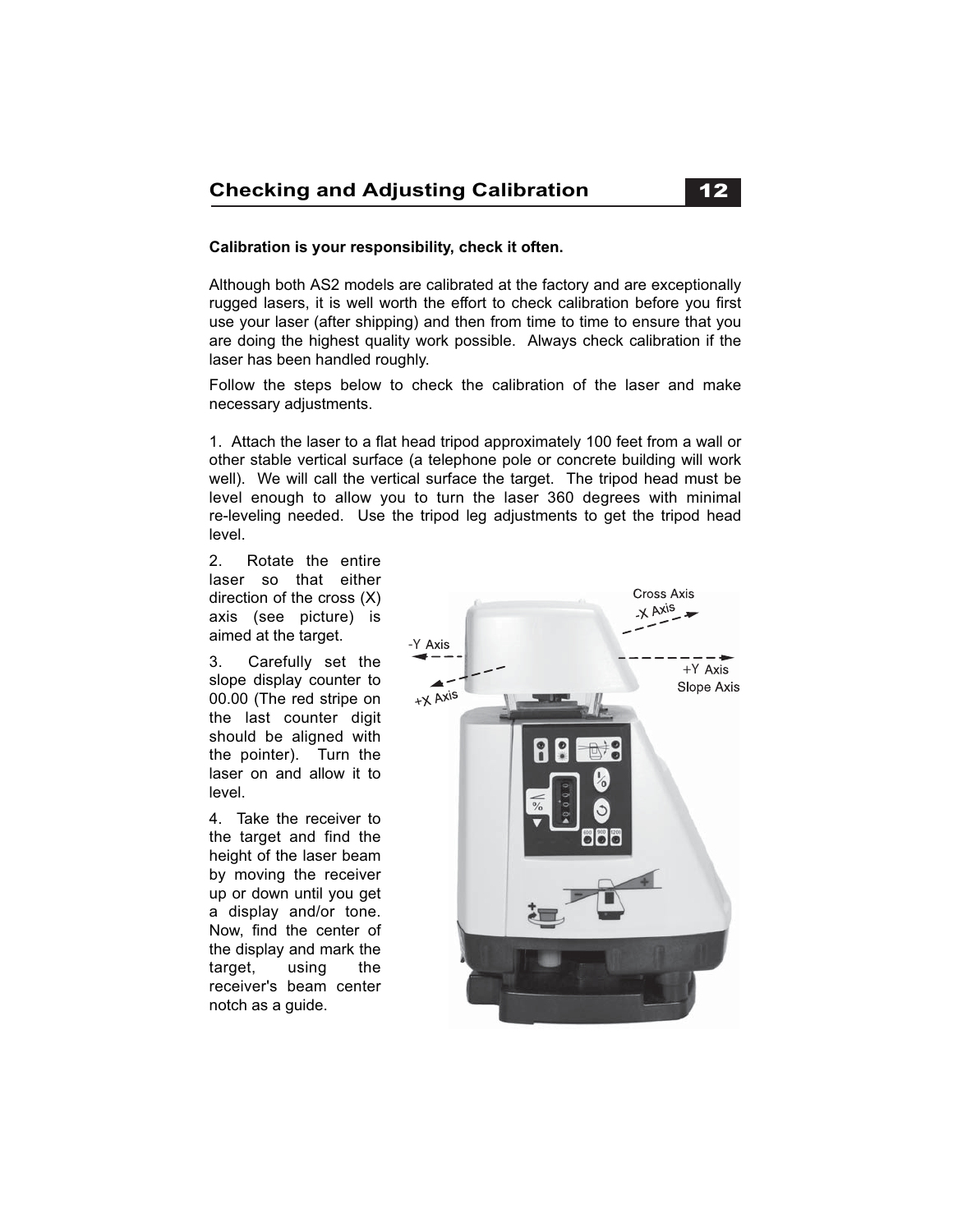5. Return to the laser and rotate it 180 degrees. Allow the laser to re-level. The opposite cross axis (X) direction is now aimed at the target. Find and mark the laser beam height (see step 4).

6. The difference between the two marks (if any) is double the difference between how the laser is calibrated and true level for the cross axis. Half way between these two marks is true level. Make a long mark at true level. If the difference between either outer mark and true level is within your working tolerance, go on to step 10. If not, continue with the next step.

7. Remove the battery door and the rubber plug on the lower left side of the battery holder. The four button switches inside control the calibration of the laser. Each push of a button moves the calibration by approximately 3 arc seconds (approx. 1/64" @100' / .4mm @30m). A small screwdriver, allen wrench or even a dull pencil can be used to press the buttons. The label below the opening shows which direction each button will move each axis. Press the  $+$  or - button corresponding to the X axis the number of times estimated to bring the beam to the true level mark. Go to the target surface and check the beam elevation. If the elevation is correct, go on to step 8. If not, continue to press the button until the beam comes to level.

8. Check the cross axis adjustment by rotating the laser back to the first direction and letting the laser re-level. Check that the reading is within the needed tolerance of the true level mark.

9. Rotate the laser 90 degrees to aim the front of the slope axis at the target (+Y axis). Allow the laser to re-level and check the reading at the target. If the reading is on, or within tolerance of the true level mark, calibration is complete. If not, continue on.

10. Verify the counter is set to exactly 00.00. Remove the battery door and the rubber plug on the lower left side of the battery holder. The four button switches inside control the calibration of the laser. Each push of a button moves the calibration by approximately 3 arc seconds (approx. 1/64" @100' / .4mm @30m). A small screwdriver, allen wrench or even a dull pencil can be used to press the buttons. The label below the opening shows which direction each button will move each axis. Press the + or - button corresponding to the Y axis the number of times estimated to bring the beam to the true level mark. Go to the target surface and check the beam elevation. If the elevation is correct, put the rubber plug back in. If not, continue to press the button until the beam comes to level.

Calibration is now complete.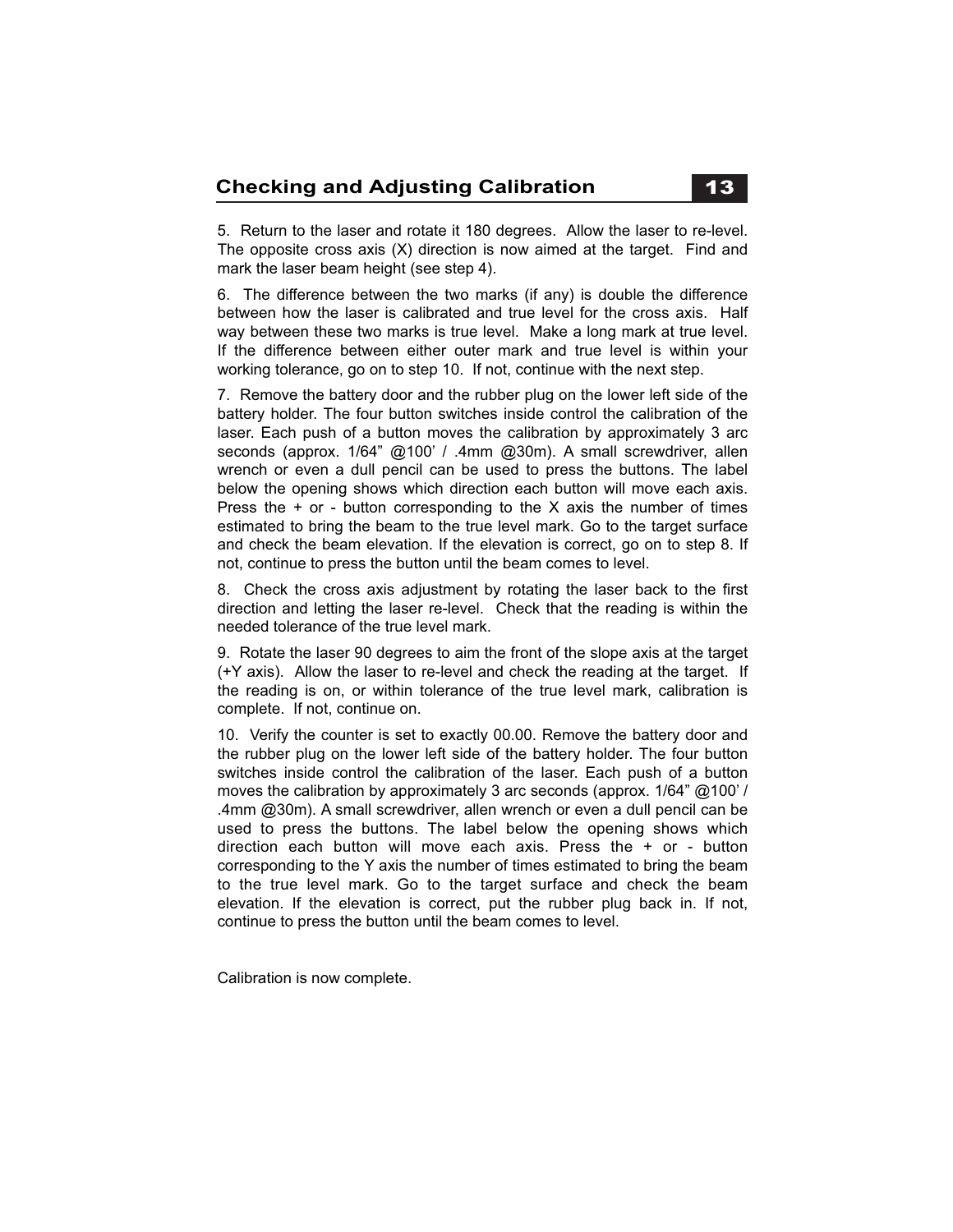#### **R7 • AS2 System Receiver**

The R7 senses the plane of laser light projected by the AS2 and indicates a height position relative to the plane (high, low, or on grade). The R7 uses a five channel front LCD to display height information and a three channel rear LED display. Along with the visual displays, an audio tone also indicates when the receiver is high, low, or on grade. When the R7 is exactly centered at the beam height, an on grade "bar" indication is displayed. If the R7 is high or low, an "arrow" shows the direction to move the R7 in order to get an on grade indication.

The R7 has three control switches, power on/off, tone high/low/off and on-grade accuracy select. Pressing the power switch activates the R7. The audio tone



will sound and the LCD display will show the tone and accuracy icons. The R7 is ready to operate in standard accuracy with loud tone. Pressing the volume switch once changes to low volume, twice turns the volume off. When the volume is off, there will still be a single tone the first time the R7 senses a laser signal. Pressing the accuracy switch once changes to the coarse setting, twice changes to fine. The R7 automatically turns off if no laser beam strikes are received for twelve minutes. The R7 is powered by a 9 volt battery that lasts approximately 60 hours. When the battery is nearly used up, the low battery indicator will be displayed. To replace the battery, locate the battery door on the back of the housing and slide the door toward the bottom of the receiver. Remove the battery from the compartment (you may need to tap the R7 on your palm to free the battery). Replace the battery following the diagram molded on the battery door.

| Specifications and display icons                                                                                                               | Low batt.                                                           |
|------------------------------------------------------------------------------------------------------------------------------------------------|---------------------------------------------------------------------|
| Reception Height  2 inches (50mm)<br>Reception Angle  120 degrees<br>Standard mode accuracy ±1/16 in. (±1.6mm) nominal                         | High coarse<br>Tone<br>(both)<br>volume                             |
| Coarse mode accuracy  ±1/8 in. (±3.2mm) nominal<br>Ultra-fine mode accuracy $\pm 1/64$ in. ( $\pm$ .4mm) nominal                               | High fine                                                           |
|                                                                                                                                                | On Grade bar                                                        |
| Battery life (alkaline)  60 hours continuous<br>Automatic Shut Off  After 12 min. (no laser strikes)                                           | Low fine                                                            |
| Environmental  Sealed against dust and water<br>Rotation Compatibility  250 to 850 R.P.M.<br>Mount Clamping Range 5/8in to 2-1/2in (16mm-65mm) | Accuracy<br>Low coarse<br>$L - R$ : std.,<br>(both)<br>fine, coarse |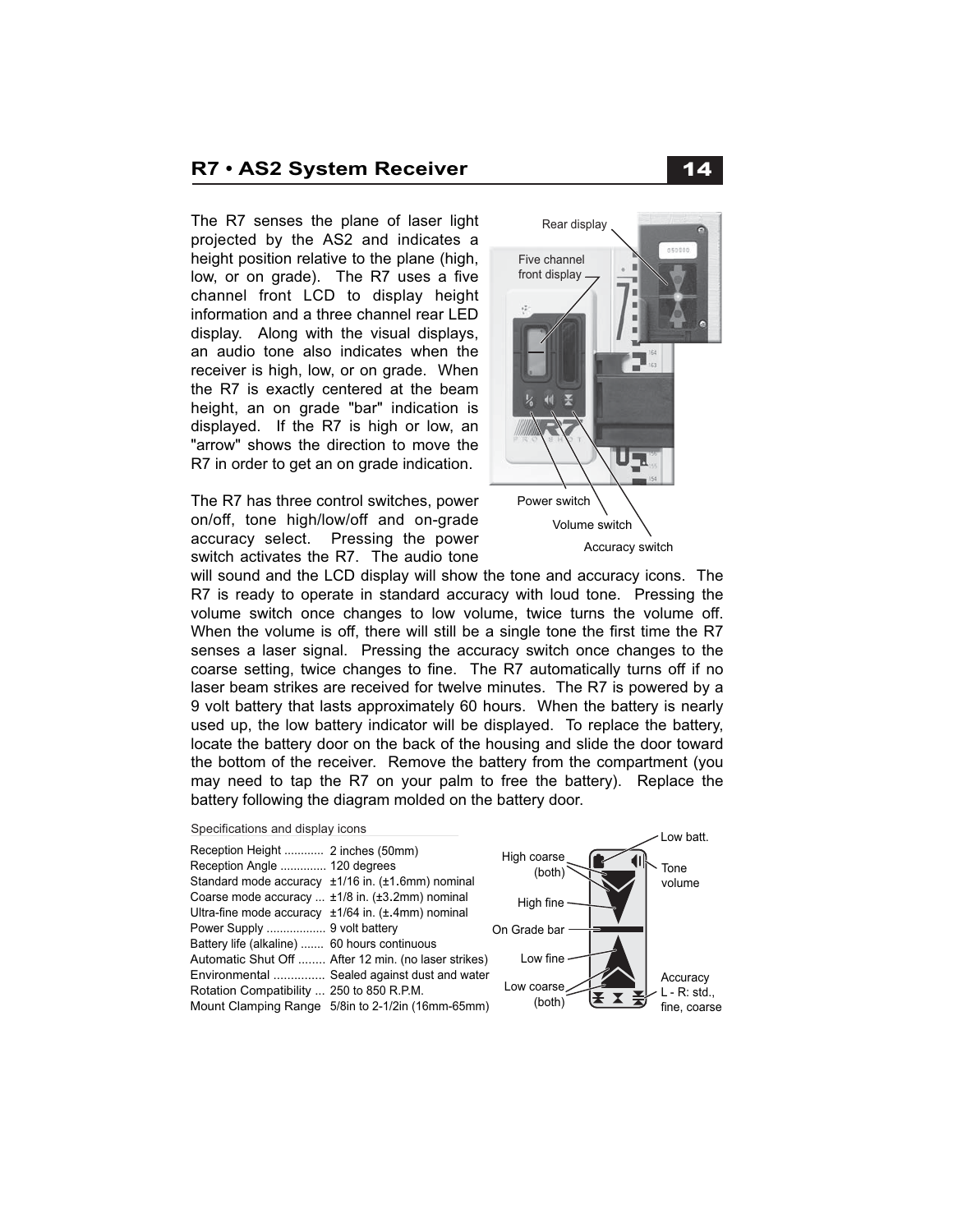### **R8 • AS2 MAGNUM System Receiver**

The R8 senses the plane of laser light  $\frac{P}{P}$   $\frac{P}{P}$  ever ear display projected by the AS2 MAGNUM and indicates a height position relative to the plane (high, low, or on grade). The R8 uses five channel front and rear LCDs to display height information. Along with the visual displays, an audio tone also indicates when the receiver is high, low, or on grade. When the R8 is exactly centered at the beam height, an on grade "bar" indication is displayed. If the R8 is high or low, an "arrow" shows the direction to move the R8 in order to get an on grade indication.

Ī

The R8 has three control switches, power on/off, tone high/low/off and on-grade accuracy select. Pressing



the power switch activates the R8. The audio tone will sound and the LCD display will show the power, tone and accuracy icons. The R8 is ready to operate in standard accuracy with loud tone. Pressing the volume switch once turns the volume off, twice changes to low volume. When the volume is off, there will still be a single tone the first time the R8 senses a laser signal. Pressing the accuracy switch once changes to the coarse setting (note: display is 3 channels in coarse), twice changes to fine. The R8 automatically turns off if no laser beam strikes are received for 30 minutes. The R8 is powered by two AA cell batteries that last approximately 70 hours. When the battery is nearly used up, the low battery indicator will be displayed. To replace the batteries, locate the battery door on the lower back of the housing and open the latch using a coin. Replace batteries following the  $+$ diagram on the housing.

| Specifications and display icons                                 |  | Power        |  |
|------------------------------------------------------------------|--|--------------|--|
| Reception Height  2 inches (50mm)<br>Reception Angle  90 degrees |  | High coarse  |  |
| Standard mode accuracy ±1/16 in. (±1.6mm) nominal                |  |              |  |
| Coarse mode accuracy  ±1/8 in. (±3.2mm) nominal                  |  | On Grade bar |  |
| Ultra-fine mode accuracy $\pm 1/32$ in. ( $\pm$ .8mm) nominal    |  |              |  |
| Power Supply  2 AA cell batteries                                |  | Low coarse   |  |
| Battery life (alkaline)  70 hours continuous                     |  |              |  |
| Automatic Shut Off  After 30 min. (no laser strikes)             |  |              |  |
| Environmental  Sealed against dust and water                     |  | Tone volume  |  |



15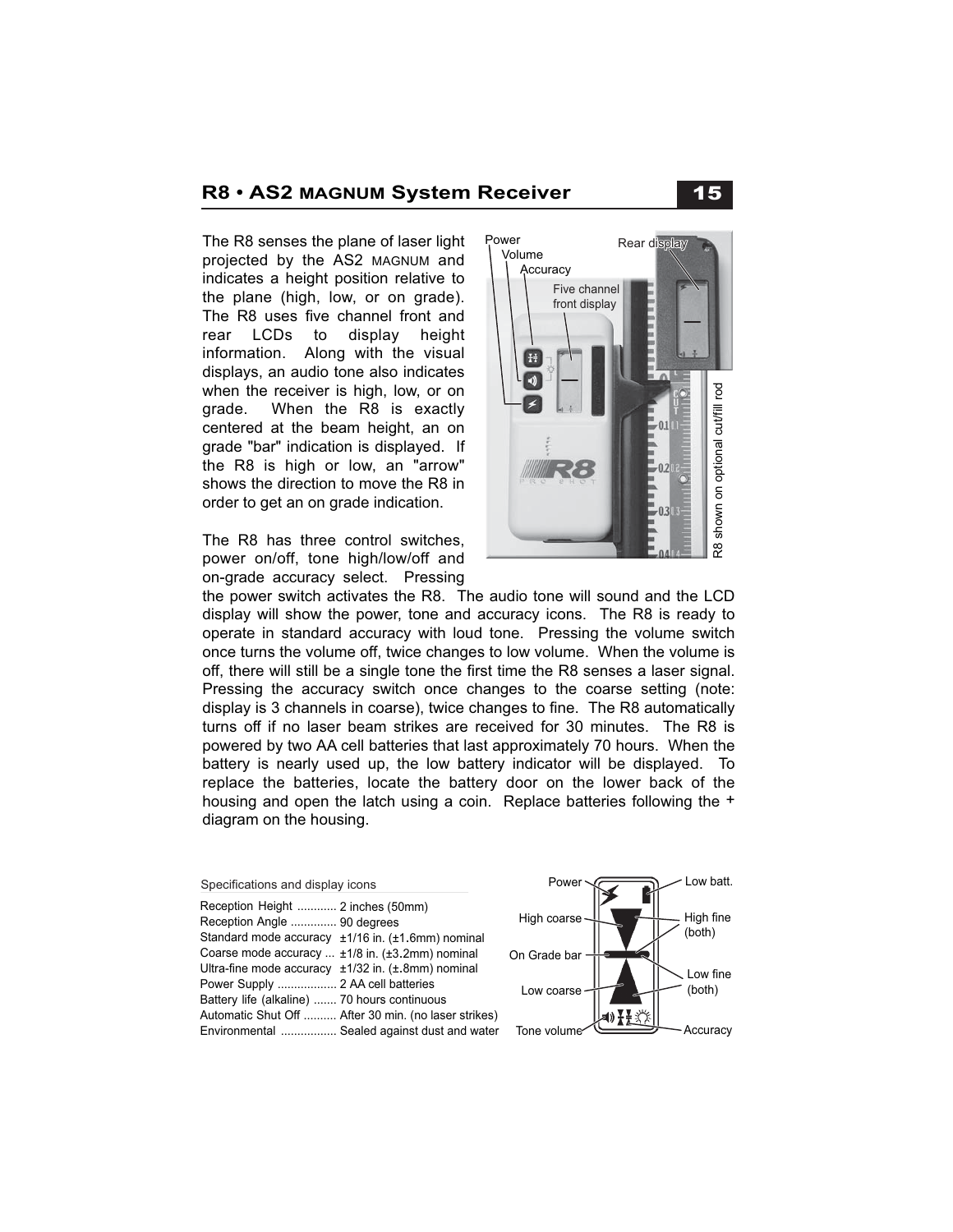**Calibration** • There is no set interval for calibrating either AS2 model, but calibration should be checked from time to time in order to ensure that the highest possible quality of work is being done. Calibration should always be checked if the laser has been handled roughly or shipped.

**Batteries** • Occasionally remove the batteries and check the contacts for corrosion. Alkaline batteries will last far longer than carbon batteries. If you use rechargeable batteries, be careful to never charge alkaline or carbon batteries. Never run the laser from the charger unless there are rechargeable batteries installed. Keep a spare set of batteries in the carrying case to avoid down time.

**Laser output windows** • Regularly check the output windows for dust and dirt. Dust can be removed with a camera brush or clean compressed air.

**Control panel and exterior** • Clean the control panel and the other exterior surfaces of the laser with a soft damp cloth.

*Caution!* • Never store the laser in a carrying case that is wet inside. Moisture can get inside the laser this way. Should this happen, remove the battery cover and place the laser in a warm area until it is completely dry.

#### **Troubleshooting**

The laser will not operate, there is no obvious damage  $\cdot$  If the low battery indicator is on, or you suspect the batteries may be dead, replace the batteries. Check the battery contacts to be sure that they are clean.

The receiver shows an on-grade at two different heights • Check the jobsite for windows or mirrored surfaces that might be reflecting the laser and causing the other reading. Check for others on the site using a rotary laser.

The laser was knocked over • Visually check the optics for damage. Inspect the laser for any other physical damage. Use the receiver to check that the laser is transmitting. Check the calibration and adjust as needed.

The laser only works at short distances • Check the output windows for heavy dust or moisture. Remove dust with a camera brush or blow off gently with clean compressed air. Allow moisture to dry.

The receiver does not indicate "on grade" at long distance • Be sure you are within the max distance specification from the laser. Check the windows that surround the rotating mirror on the laser for dust or moisture. Remove dust with a camera brush or blow off gently with clean compressed air. Allow moisture to dry.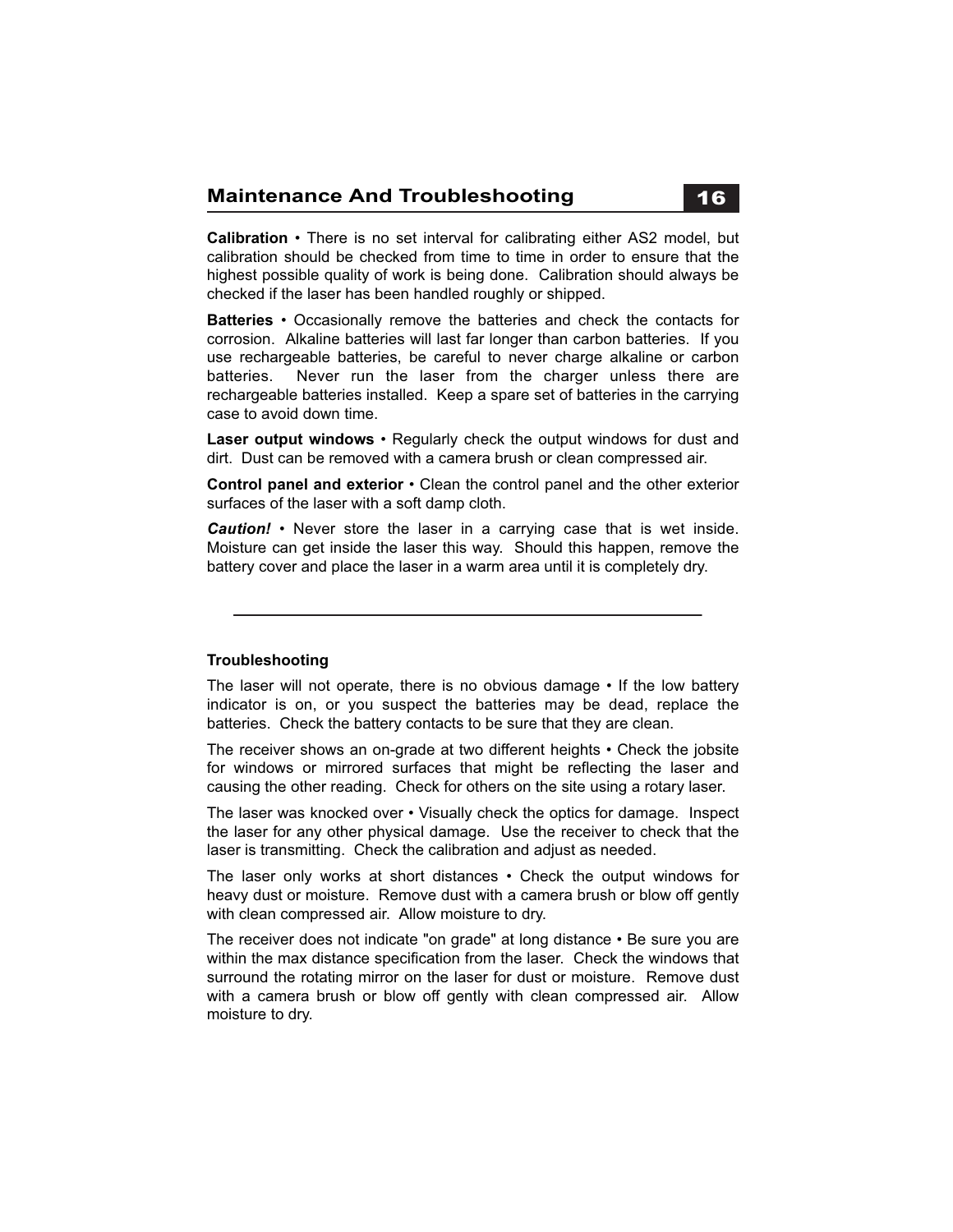#### **Guardian 36 month warranty coverage**

The AS2 and AS2 MAGNUM laser transmitters, along with the R7 receiver, are warranted for thirty-six (36) months from the date of new equipment purchase from an authorized dealer. The R8 receiver is warranted for twenty-four (24) months. During the warranty period, Laser Reference, or its authorized service center, will repair or replace, at Laser Reference's sole discretion, laser transmitters or receivers, free of charge, (except for transportation costs) if the products are found by Laser Reference, or its authorized service center, to be defective in either materials or workmanship. The Guardian 36 month warranty also covers the internal leveling mechanism and internal optics (parts only, not labor) against damage from any cause. Maintaining the calibration of the product is not the responsibility of Laser Reference or its authorized service centers. If service is needed, the product(s) must be sent FREIGHT PREPAID to the nearest authorized service center or to Laser Reference.

## **Specifications**

|                                                 | Range with receiver • AS <sup>2</sup> 1000' rad., 2000' dia. (305m/610m)                                                    |
|-------------------------------------------------|-----------------------------------------------------------------------------------------------------------------------------|
|                                                 | AS <sup>2</sup> MAGNUM  1650' rad., 3300' dia. (500m/1000m)                                                                 |
|                                                 | Leveling accuracy $\cdot$ AS <sup>2</sup> $\pm$ 14 arc seconds (2.0mm per 30m)                                              |
|                                                 | $(.080"$ per 100')                                                                                                          |
|                                                 | AS <sup>2</sup> MAGNUM  ±10 arc seconds (1.5mm per 30m)                                                                     |
|                                                 | $(.060"$ per 100')                                                                                                          |
|                                                 | Slope Capability  0-25%, single axis, .01% increments                                                                       |
|                                                 | Compound slope capability  S2 compound slope kit optional                                                                   |
|                                                 | AS <sup>2</sup> MAGNUM  S2 compound slope kit included                                                                      |
| Self-Leveling Range  ±4 Degrees                 |                                                                                                                             |
| Rotation speed • AS <sup>2</sup> 600rpm         |                                                                                                                             |
|                                                 | AS <sup>2</sup> MAGNUM  600, 900, 1200rpm (selectable)                                                                      |
|                                                 | Power Supply  Four C-cell batteries (alkaline std.)                                                                         |
| Rechargeable Batteries  Available option (NiMh) |                                                                                                                             |
|                                                 | Run Time (continuous) $\cdot$ AS <sup>2</sup> . 115 hrs. (alkaline) / 95 hrs. (NiMh)                                        |
|                                                 | $AS2 MAGNUM $ 70 hrs. (alkaline) / 55 hrs. (NiMh)                                                                           |
|                                                 | Automatic Shut-off  If off-level for more than 3 min.                                                                       |
| Environmental  Dust and water resistant (IP55)  |                                                                                                                             |
|                                                 | Operating Temp. $\cdot$ AS <sup>2</sup> 14 <sup>o</sup> f to +122 <sup>o</sup> f (-10 <sup>o</sup> c to +50 <sup>o</sup> c) |
|                                                 | AS <sup>2</sup> MAGNUM  14 <sup>o</sup> f to +140 <sup>o</sup> f (-10 <sup>o</sup> c to +60 <sup>o</sup> c)                 |
|                                                 | Storage Temperature  -40°f to +140°f (-40°c to +60°c)                                                                       |
|                                                 | AS <sup>2</sup> Laser rating  CDRH Class 2 • IEC 825-1 Class 2                                                              |
|                                                 | AS <sup>2</sup> MAGNUM Laser rating  CDRH Class 3A • IEC 825-1 Class 3R                                                     |
|                                                 | Height / Weight  9.7in (24.5cm) / 4.4lbs (2.0kg)                                                                            |